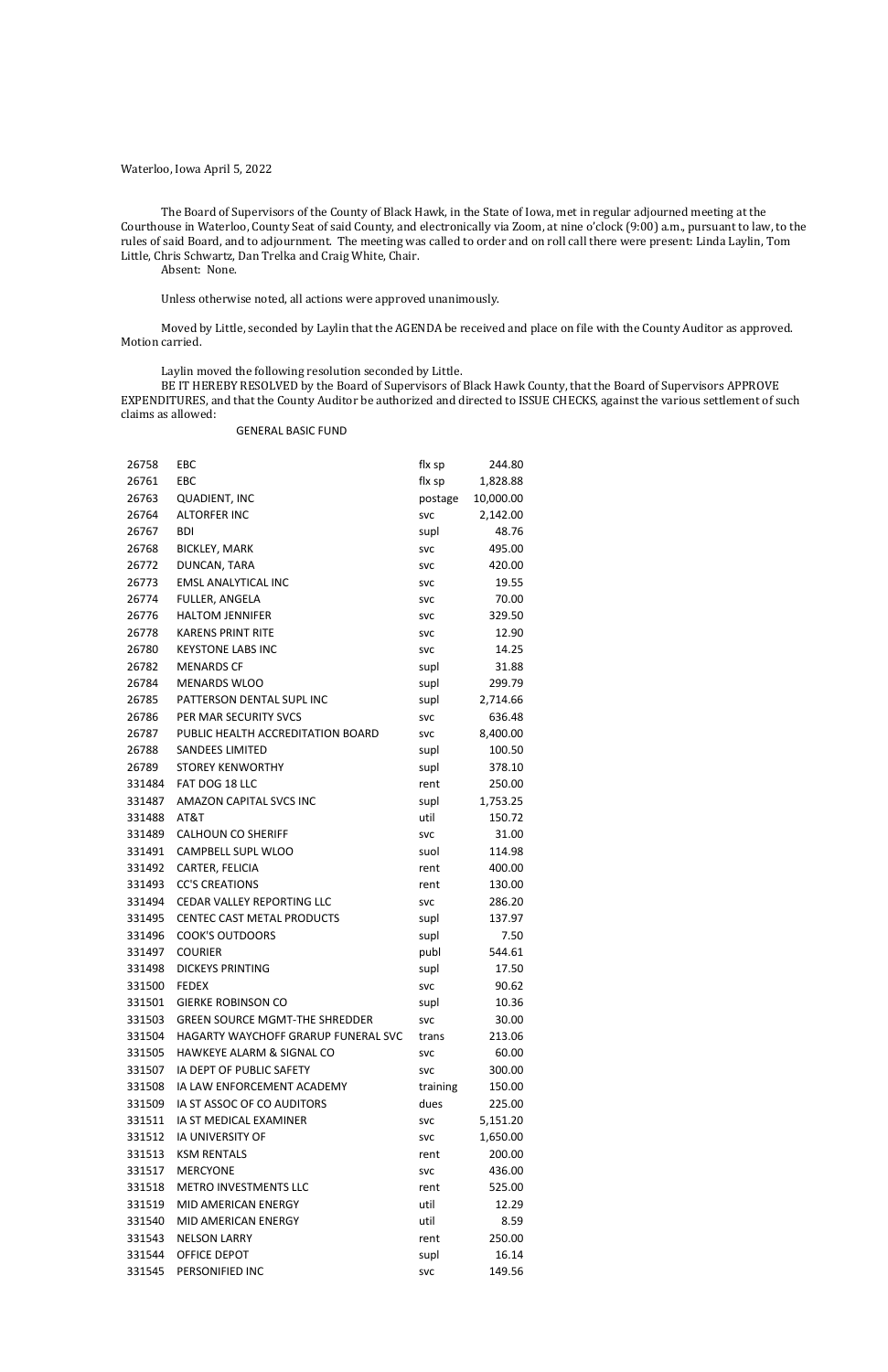| 331547 | PITNEY BOWES GLOBAL FINANCIAL SVCS | postage    | 791.67    |
|--------|------------------------------------|------------|-----------|
| 331548 | POLK CO SHERIFF                    | <b>SVC</b> | 37.34     |
| 331550 | <b>ROSS REFRIGERATION INC</b>      | egp rpr    | 1,174.71  |
| 331553 | <b>STOKES DEVELOPMENT</b>          | rent       | 200.00    |
| 331554 | <b>STOKES WELDING</b>              | supl       | 296.60    |
| 331555 | SUMMIT FOOD SVC LLC                | food       | 10,615.53 |
| 331556 | SUNTRAC SVCS INC                   | supl       | 60.00     |
| 331558 | US CREMATION SOCIETY               | <b>SVC</b> | 2,528.51  |
| 331560 | <b>WLOO WATER WORKS</b>            | util       | 6,152.86  |
| 331561 | <b>WLOO WATER WORKS</b>            | utiil      | 95.33     |
| 331563 | <b>WITHAM AUTO CENTER</b>          | egp rpr    | 1.430.10  |
|        |                                    |            |           |

# GENERAL SUPPLEMENTAL FUND

| 331510 IA ST ASSOC OF CO AUDITORS | training   | 100.00 |
|-----------------------------------|------------|--------|
| 331544 OFFICE DEPOT               | supl       | 643.20 |
| 331551 RYDER TRANS SVCS           | <b>SVC</b> | 315.02 |

## SECONDARY ROADS FUND

| 26765  | <b>ANTON SALES</b>                   | supl       | 69.85    |
|--------|--------------------------------------|------------|----------|
| 26766  | <b>ASPRO INC</b>                     | supl       | 296.24   |
| 26769  | <b>BLACK HILLS ENERGY</b>            | util       | 909.15   |
| 26770  | <b>BMC AGGREGATES LC</b>             | supl       | 28.33    |
| 26771  | DAN DEERY MOTOR CO INC               | egp rpr    | 1,358.59 |
| 26775  | <b>GORDON FLESCH CO INC</b>          | <b>SVC</b> | 89.60    |
| 26777  | IA REGIONAL UTILITIES ASSOC          | util       | 58.45    |
| 26783  | <b>MENARDS CF</b>                    | supl       | 231.36   |
| 26791  | NICHOLAS, CATHERINE F                | reimb      | 140.12   |
| 331487 | AMAZON CAPITAL SVCS INC              | supl       | 300.94   |
| 331490 | <b>CALHOUN-BURNS &amp; ASSOC INC</b> | <b>SVC</b> | 2,620.50 |
| 331499 | <b>DONS TRUCK SALES INC</b>          | eqp rpr    | 14.22    |
| 331502 | <b>GRACIOUS FOOD LLC</b>             | fuel       | 588.53   |
| 331514 | LA PORTE CITY UTILS                  | util       | 367.16   |
| 331515 | LA PORTE MOTOR SUPL INC              | util       | 317.92   |
| 331516 | LPC CONNECT                          | util       | 38.76    |
| 331534 | MID AMERICAN ENERGY                  | util       | 18.83    |
| 331535 | MID AMERICAN ENERGY                  | util       | 10.38    |
| 331536 | MID AMERICAN ENERGY                  | util       | 29.41    |
| 331537 | MID AMERICAN ENERGY                  | util       | 14.93    |
| 331538 | MID AMERICAN ENERGY                  | util       | 566.57   |
| 331539 | MID AMERICAN ENERGY                  | util       | 11.15    |
| 331541 | MITCHELL1                            | supl       | 230.00   |
| 331542 | <b>NAPA AUTO PARTS</b>               | supl       | 59.67    |
| 331546 | PHELPS UNIFORM SPECIALIST            | <b>SVC</b> | 55.75    |
| 331549 | POMP'S TIRE SVC                      | eqp rpr    | 4,140.70 |
| 331552 | STETSON BUILDING PRODUCTS LLC        | supl       | 192.60   |
| 331560 | <b>WLOO WATER WORKS</b>              | util       | 1,075.95 |

# JAIL COMMISSARY FUND

| 26779 | KEEFE SUPL CO                     | tood | 3.946.82 |
|-------|-----------------------------------|------|----------|
| 26781 | MCKEE FOODS                       | tood | 76.72    |
|       | 331557 TURN KEY PROPERTY SVCS LLC | food | 505.14   |
|       | 331562 WILSON RESTAURANT SUPL INC | supl | 230.82   |

# CONSERVATION TRUST FUND

|  | 331506 HORN, TIMOTHY | svc | 810.00 |
|--|----------------------|-----|--------|
|--|----------------------|-----|--------|

# ARP FUND

| 26790 | URBAN SVCS LLC                 | svc  | 18,376.52 |
|-------|--------------------------------|------|-----------|
|       | 331487 AMAZON CAPITAL SVCS INC | supl | 5,913.71  |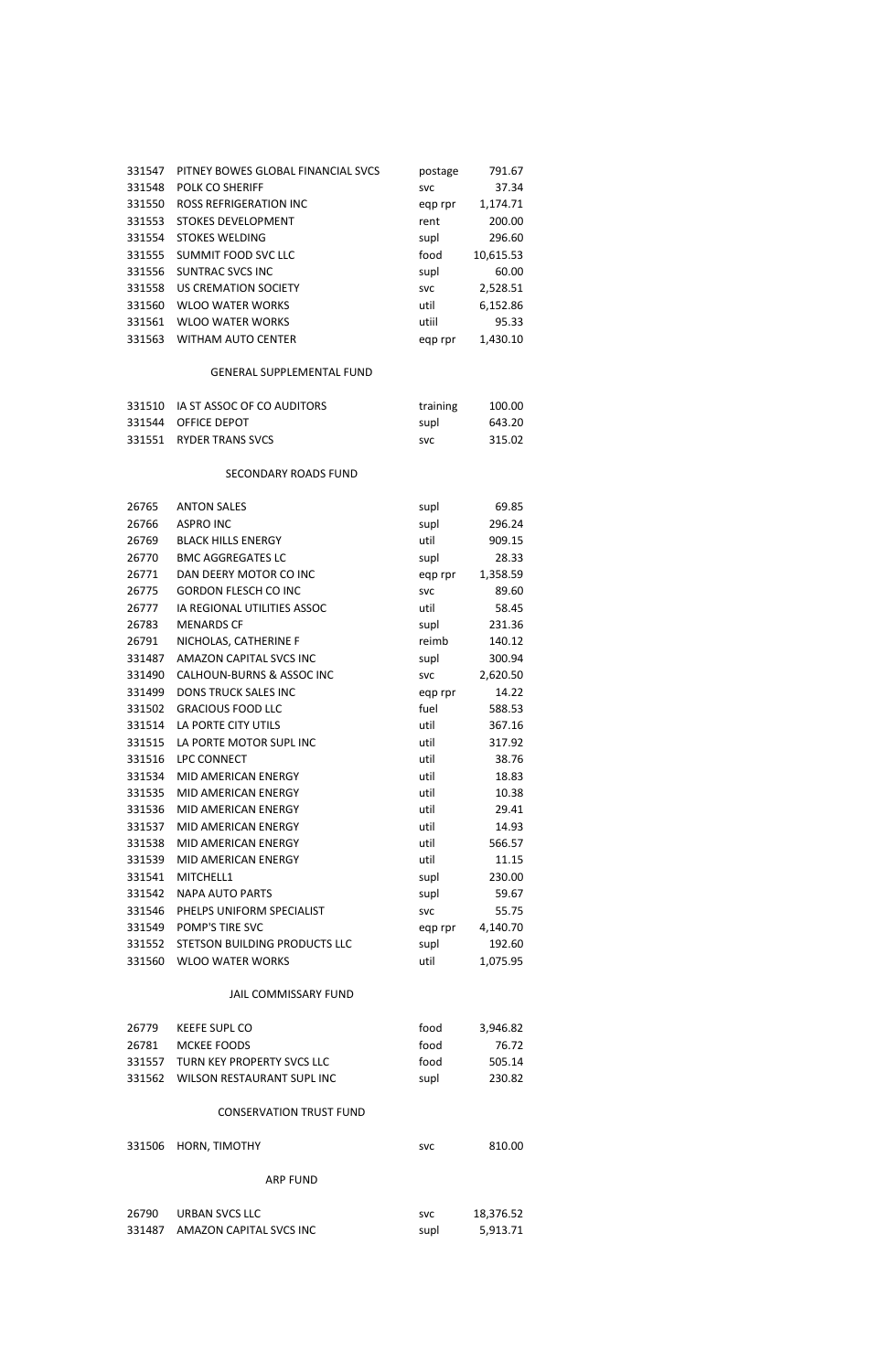### RURAL SEWER FUND

| 331520 | MID AMERICAN ENERGY        | util | 16.08 |
|--------|----------------------------|------|-------|
| 331521 | MID AMERICAN ENERGY        | util | 22.64 |
| 331522 | MID AMERICAN ENERGY        | util | 21.37 |
| 331523 | MID AMERICAN ENERGY        | util | 21.07 |
| 331524 | <b>MID AMERICAN ENERGY</b> | util | 17.70 |
| 331525 | MID AMERICAN ENERGY        | util | 14.00 |
| 331526 | MID AMERICAN ENERGY        | util | 16.50 |
| 331527 | MID AMERICAN ENERGY        | util | 17.94 |
| 331528 | MID AMERICAN ENERGY        | util | 19.26 |
| 331529 | MID AMERICAN ENERGY        | util | 13.77 |
| 331530 | MID AMERICAN ENERGY        | util | 14.65 |
| 331531 | MID AMERICAN ENERGY        | util | 12.67 |
| 331532 | MID AMERICAN ENERGY        | util | 17.35 |
| 331533 | <b>MID AMERICAN ENERGY</b> | util | 14.12 |

#### INS TRUST FUND

| 26759 | EBC.                           | ins      | 75.60     |
|-------|--------------------------------|----------|-----------|
| 26760 | <b>NAVITUS HEALTH SOLS</b>     | ins      | 42.648.22 |
| 26762 | PREFERRED ONE INS CO           | ins      | 89.356.98 |
|       | 331485 DELTA DENTAL PLAN OF IA | ins      | 24.944.64 |
|       | 331486 IA ST ASSOC OF COUNTIES | training | 1.800.25  |
|       |                                |          |           |

### CO ASSESSOR FUND

| 331559 VISA | edu | 532.56 |
|-------------|-----|--------|
|             |     |        |

AYES: Laylin, Little, Schwartz, Trelka, White.

NAYS: None. Resolution adopted.

- A. TO APPROVE, RECEIVE, PLACE ON FILE WITH THE COUNTY AUDITOR
	- 1. The Board of Supervisors APPROVE INTERGOVERNMENTAL JOURNAL ENTRIES, and that the County Auditor be authorized and directed to TRANSFER monies within the various funds as submitted. (None)
	- 2. The PAYROLL ADJUSTMENTS submitted by the various departments and the County Auditor be authorized and directed to adjust his records accordingly.

RECEIVE PROJECT UPDATES FROM DEPARTMENT HEADS/ELECTED OFFICIALS County Engineer Cathy Nicholas said there would be a public meeting at 6 pm on May 5 at the Dunkerton Public Library to discuss the removal of the Bennington Road Bridge, which has been closed for several years. Health Department Deputy Director Kaitlin Emrich said the county is still at the low COVID-19 community level, that vaccination rates are steady at 71.6% of county residents age 12 and above, the CDC is now recommending a second booster shot for those 50 and above and certain others whose first booster was at least four months ago. Veterans Affairs Director Yolando Loveless gave his quarterly update, which included Supervisor and Marine Corps veteran Dan Trelka as his Hidden Hero. He said that in January 1,872 veterans and veteran spouses received \$2,640,058 in benefits, numbers that will decrease as aging veterans pass on.

Moved by Laylin, seconded by Trelka that the MINUTES of the Board Meeting held March 29, 2022 be and are hereby approved as submitted. Motion carried.

### **CONSENT AGENDA**

I

Little moved the following RESOLUTION seconded by Laylin.

| <b>NAME</b>                   | <b>TITLE</b>                     | ΤO     | <b>DATE</b> | <b>CHANGE</b>        |
|-------------------------------|----------------------------------|--------|-------------|----------------------|
| <b>SHERIFF. TONY THOMPSON</b> | <b>COLLECT</b>                   | $\sim$ | <b>COLL</b> |                      |
| SMOCK, ALEX D                 | <b>DEPUTY SHERIFF</b>            | 36.21  | 3/20/2022   | ANNUAL STEP INCREASE |
| VAALA, CRAIG A                | <b>MASTER CONTROL TECHNICIAN</b> | 30.08  | 3/20/2022   | ANNUAL STEP INCREASE |

### **COUNTY ATTORNEY, BRIAN WILLIAMS**

ROBINSON, DARIUS P ASSISTANT COUNTY ATTORNEY 38.95 3/20/2022 ANNUAL STEP INCREASE

### **CONSOLIDATED COMMUNICATIONS, JUDY FLORES**

CROZIER, CORTNEY CIVILIAN DISPATCHER 24.19 3/21/2022 TERMINATION PENDING

- B. TO RECEIVE AND PLACE ON FILE WITH THE COUNTY AUDITOR
	- 1. The PERMIT FOR UTILITY WORK WITHIN THE RIGHT-OF-WAY for Cedar Falls Utilities, Cedar Falls, Iowa for placement of underground electric utility on County right-of-way along Cedar Wapsi Road as recommended by Catherine Nicholas, County Engineer.
- C. TO APPROVE AND DIRECT THE CHAIR TO SIGN
	- 1. The RENEWAL APPLICATION for a Class "A" Liquor License (LA) submitted by Moose Lodge #328, 6336 La Porte Road, Waterloo, IA.

AYES: Laylin, Little, Schwartz, Trelka, White.

NAYS: None. Resolution adopted.

## **CONSENT AGENDA ENDS**